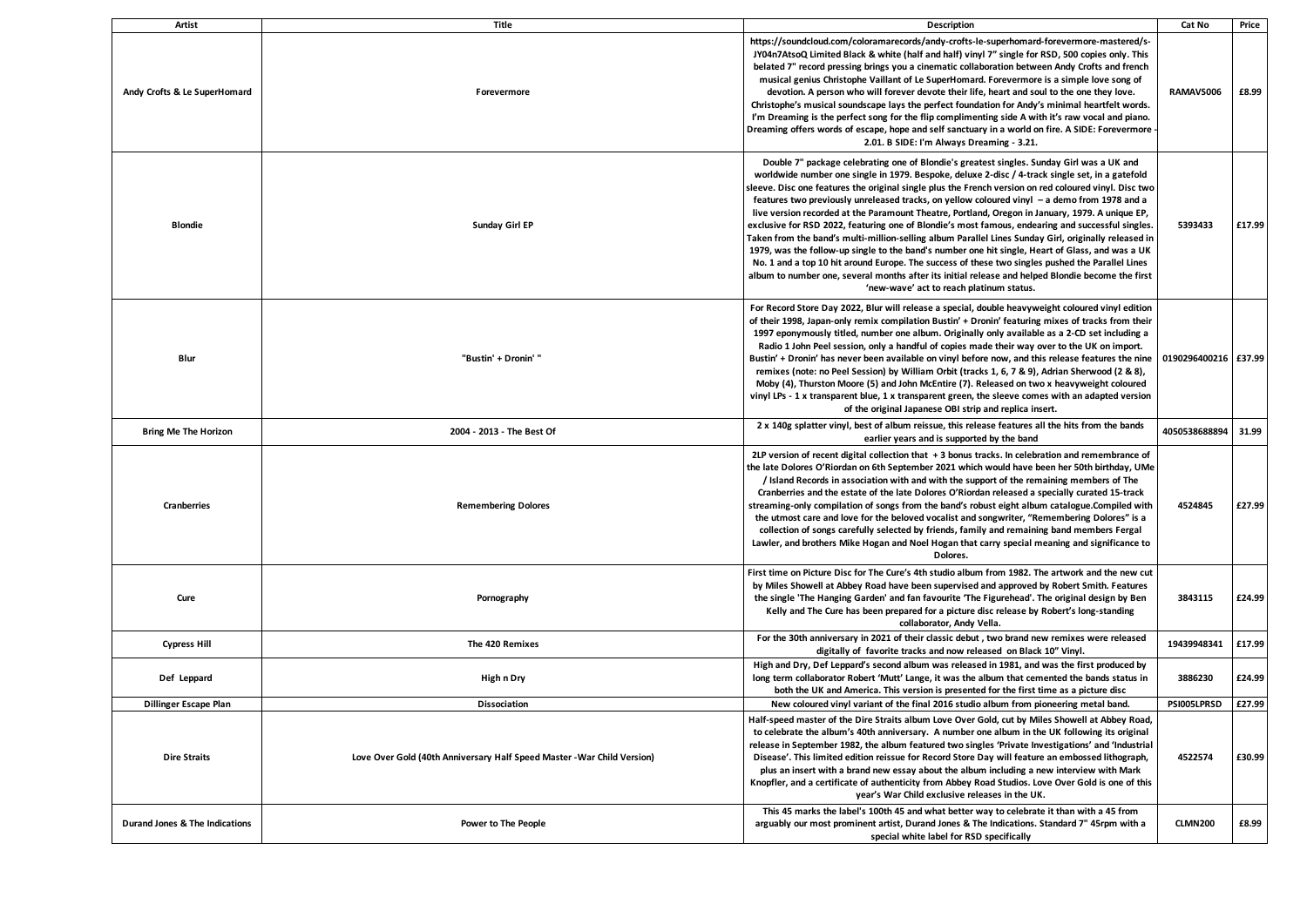| Electronic                     | Remix Mini album                         | Bernard Sumner of New Order and Johnny Marr of The Smiths' side project six track E.P. Including<br>remixes of the singles 'Getting Away With It' and 'Disappointed' featuring Neil Tennant of Pet<br>Shop Boys together with two further singles, 'Get The Message' and 'Feel The Beat', from the<br>'band's first, eponymous, album. In addition, two further album track remixes, 'Idiot Country (Two)<br>and 'Gangster'. All from the first four years of the band's career.                                                                                                                                                                                                                                                                                                                                                                                                                                                                                                                                                                                                                                                                                                                                                                                                                                                                                                 | 0190296514968 £20.99 |        |
|--------------------------------|------------------------------------------|----------------------------------------------------------------------------------------------------------------------------------------------------------------------------------------------------------------------------------------------------------------------------------------------------------------------------------------------------------------------------------------------------------------------------------------------------------------------------------------------------------------------------------------------------------------------------------------------------------------------------------------------------------------------------------------------------------------------------------------------------------------------------------------------------------------------------------------------------------------------------------------------------------------------------------------------------------------------------------------------------------------------------------------------------------------------------------------------------------------------------------------------------------------------------------------------------------------------------------------------------------------------------------------------------------------------------------------------------------------------------------|----------------------|--------|
| <b>Everly Brothers</b>         | <b>Hey Doll Baby</b>                     | 2021 is the 65th anniversary since The Everly Brothers released their first single in 1956 ("Keep A<br>Lovin' Me"). This new compilation is curated by Tom Petty's daughter Adria Petty in conjunction<br>with Don Everly and Phil Everly's widow with the objective to remind the world of the greatness of<br>the Everly's, plus introduce the duo to new, younger, hipster audience. This is not a "Greatest"<br>Hits" package. Whilst it does include some hits (eg: "Cathy's Clown" - their biggest selling single)<br>but the objective of this compilation is to highlight many of the lesser-known songs that are<br>equally as good as the well-known hits. This will attract a new assessment of the band by<br>musicians, critics and media, and appeal to a broader audience - selling to many younger fans who<br>may not even have heard of the group. The album will be released on baby blue coloured vinyl for<br>RSD with a fresh, contemporary and hip approach to the cover art. 17 tracks                                                                                                                                                                                                                                                                                                                                                                   | 0603497842667        | 27.99  |
| <b>Everything But The Girl</b> | Night And Day (40th Anniversary Edition) | 40th Anniversary of the Everything But The Girl classic Night And Day EP • Remastered at<br>Abbey Road Studios for Record Store Day, this classic indie single is treated to a well-deserved and<br>long-awaited 40th Anniversary release with the artwork revisited to honour the occasion.                                                                                                                                                                                                                                                                                                                                                                                                                                                                                                                                                                                                                                                                                                                                                                                                                                                                                                                                                                                                                                                                                     | 12CHERRY527          | £20.99 |
| <b>Foo Fighters</b>            | Making A Fire / Chasing Birds            | Originally intended for Black Friday, 2 Foo Fighters tracks "Re-Versioned" by Foo Fighters & their<br>musical friends.includes contributions from Dap-Kings, the Budos Band, Antibalas, Tedeschi<br>Trucks Band, Ben Jaffe, Charlie Gabriel, Clint Maedgen, Walter Harris, Branden Lewis, Ronnell<br>Johnson, Mark Ronson & Preservation Hall Jazz Band.                                                                                                                                                                                                                                                                                                                                                                                                                                                                                                                                                                                                                                                                                                                                                                                                                                                                                                                                                                                                                         | 19439922257          | £12.99 |
| <b>Frightened Rabbit</b>       | A Frightened Rabbit EP                   | Vinyl reissue of A Frightened Rabbit EP to be released on April 23rd for Record Store Day 2022 as a<br>10" red vinyl. A Frightened Rabbit EP is an EP by Scottish indie rock band Frightened Rabbit,<br>originally released on 31 October 2011 on Atlantic Records as a free download and on ten-inch,<br>limited edition vinyl. Self-produced by the band, A Frightened Rabbit EP was the band's first<br>release on Atlantic, and the first to feature contributions from guitarist Gordon Skene. The EP<br>features guest appearances from Camera Obscura vocalist Tracyanne Campbell and singer-<br>songwriter Archie Fisher                                                                                                                                                                                                                                                                                                                                                                                                                                                                                                                                                                                                                                                                                                                                                 | 0190296350528        | £22.99 |
| Ian Dury & The Blockheads      | Ten More Turnips From The Tip            | We're celebrating the 20th Anniversary of the fourth and final studio album by Ian Dury & the<br>Blockheads. 'Ten More Turnips from the Tip' was first compiled and released in 2002, two years<br>past Ian Dury's passing in 2000. For the first time ever this album is being released on vinyl,<br>exclusively for Record Store Day 2022. The album has been remastered for the occasion and is<br>being released not just on vinyl, but on white vinyl!<br>"Longtime Black Sabbath/Ozzy Osbourne keys and guitar player Adam Wakeman (as Milton                                                                                                                                                                                                                                                                                                                                                                                                                                                                                                                                                                                                                                                                                                                                                                                                                              | 4050538742978 £23.99 |        |
| Jazz Sabbath                   | Vol.2 (LP&DVD)                           | Keanes) is back with Jazz Sabbath Vol. 2.<br>According to the liner notes, the UK jazz trio Jazz Sabbath were recording 2 albums in 1969 when<br>disaster struck. Their debut album was cancelled, and their second album shelved; leaving room<br>for a certain band from Birmingham becoming famous by playing metal versions of their jazz<br>songs; claiming they were their own. Jazz Sabbath were powerless to do anything about it.<br>The discovery of their debut album master tapes and the following re-release of the album in 2020<br>has changed everything. With the truth finally out there and the Birmingham band exposed as<br>musical charlatans, Milton Keanes and colleagues have reunited and finished recording their<br>second album. This album contains the songs in their original form, replenished with 52 years of<br>experience, vigor and rage.<br>The tranquil 'Symptom Of The Universe', the full 8-minute version of 'Paranoid' (not that metal<br>afterthought version everyone knows) and of course the song that other band so blatantly named<br>themselves after.<br>This limited translucent natural vinyl MONO edition comes with a bonus track, a bonus DVD and<br>alternative artwork.<br>Instagram: @Jazz_Sabbath, @adamwakeman1<br>Twitter: @Jazz Sabbath, @wakemanofficial<br>Facebook: @JazzSabbath1970<br><b>TRACK LISTING</b> | <b>BL411372PMI</b>   | £42.99 |
| Joan Jett & The Blackhearts    | <b>Acoustics</b>                         | 8 song collection includes 5 newly recorded acoustic tracks from upcoming double-LP 'Change up'<br>plus 3 previously unreleased acoustics exclusive to this Record Store Day release, including hits<br>"I Hate Myself For Loving You" & "Bad Reputation (Live In Los Angeles)".                                                                                                                                                                                                                                                                                                                                                                                                                                                                                                                                                                                                                                                                                                                                                                                                                                                                                                                                                                                                                                                                                                 | 19439954021          | £24.99 |
| Johnny Marr                    | Spirit Power & Soul (Vince Clarke Remix) | Following his latest album, 'Fever Dreams Pts. $1 - 4'$ , Johnny Marr releases the Record Store Day<br>exclusive 12" single containing 'Spirit, Power & Soul (Vince Clarke Remix)' - a previously<br>unreleased track, alongside the B-side album track 'Human'.                                                                                                                                                                                                                                                                                                                                                                                                                                                                                                                                                                                                                                                                                                                                                                                                                                                                                                                                                                                                                                                                                                                 | 4050538759600        | £16.99 |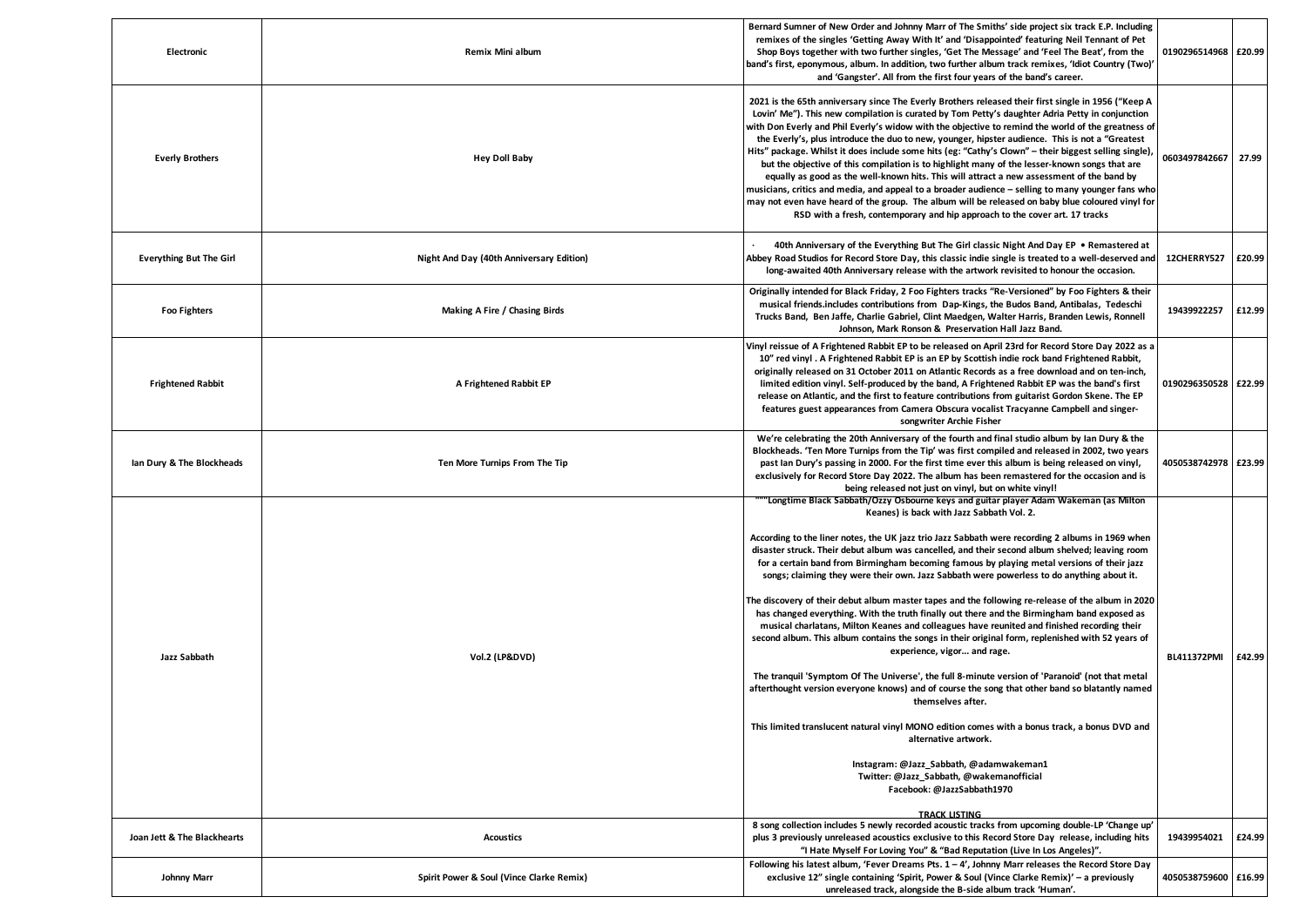| Keane                              | Keane                                                  | 10" CLEAR - 2 exclusive tracks, 'You Are Young' & 'Sea Fog', both 'Work In Progress' versions from<br>the album 'Strangeland' by one of the UK's best loved bands. Keane have had 5 UK #1 albums and                                                                                                                                                                                                                                                                                                                                                                                                                                                                                                                                                           | 3887594                | 18.99  |
|------------------------------------|--------------------------------------------------------|----------------------------------------------------------------------------------------------------------------------------------------------------------------------------------------------------------------------------------------------------------------------------------------------------------------------------------------------------------------------------------------------------------------------------------------------------------------------------------------------------------------------------------------------------------------------------------------------------------------------------------------------------------------------------------------------------------------------------------------------------------------|------------------------|--------|
| Madonna                            | Who's That Girl / Causing a Commotion 35th Anniversary | have sold over 13 million albums in their career.<br>Madonna 12" x 5 track Maxi EP celebrating the 35th Anniversary of Madonna's soundtrack to the<br>film "Who's That Girl". Featuring Madonna's song "Causing a Commotion" Pressed on 12" colour<br>(green) vinyl. 5 track. Will include a limited-edition litho with the prior RSD releases.Double cover<br>(Who's That Girl on front, Commotion on back)                                                                                                                                                                                                                                                                                                                                                   | 0603497841929 £20.99   |        |
| <b>Maria Carey</b>                 | #1's                                                   | Carey's first 13 chart topping singles. Originally released in 1998, includes the classics "Always Be<br>My Baby," "Fantasy" and "One Sweet Day," plus 4 bonus tracks on this quality vinyl pressing.                                                                                                                                                                                                                                                                                                                                                                                                                                                                                                                                                          | 19439944241            | £27.99 |
| Nick Cave & The Bad Seeds          | <b>Live Seeds</b>                                      | Exclusive Limited Edition 2 x 140g Double Album on Etched Transparent Red Vinyl, includes The<br>Mercy Seat, Deanna, Tupelo, The Ship Song & Many More. First Time On Vinyl                                                                                                                                                                                                                                                                                                                                                                                                                                                                                                                                                                                    | 4050538748901 £31.99   |        |
| Noel Gallagher's High Flying Birds | <b>Magic Secrets 2022</b>                              | "This 7" features Noel Gallagher's High Flying Birds demos of 'We're Gonna Get There In The End'<br>and 'Trying To Find A World That's Been And Gone: Part 1' which were released at short notice as<br>a New Year goodwill message from Noel to the fans for 2021 and 2022 respectively.<br>A physical release of these tracks has been highly anticipated. These limited edition 7"s are<br>individually numbered and feature exclusive artwork."                                                                                                                                                                                                                                                                                                            | JDNC61                 | £11.99 |
| <b>PinkPantheress</b>              | To Hell With It                                        | Bedroom-pop singer, songwriter and producer PinkPantheress has topped the BBC's annual Sound<br>of  poll for hotly tipped new musical talent. The 20-year-old from Bath, who moved to London to<br>study film, first built buzz on TikTok, where she now has 1.1m followers, uploading tracks that<br>span UK garage, jungle and pop. Her tracks Pain and Just for Me - the latter was covered by<br>Coldplay - broke into the UK Top 40 in 2020. Her debut full-length project, the mixtape To Hell<br>With It. reached Number 20 in the OCC.                                                                                                                                                                                                                 | 0190296324093 £20.99   |        |
| <b>Primal Scream</b>               | Shine Like Stars (Weatherall mix)                      | Previously released as part of the Screamadelica 30th Anniversary 12" Singles Box, recently<br>discovered remix (and instrumental) of 'Shine Like Stars' producered by Andrew Weatherall is an<br>RSD22 exclusive 12" release.                                                                                                                                                                                                                                                                                                                                                                                                                                                                                                                                 | 19439954421            | £17.99 |
| <b>Proclaimers</b>                 | Sunshine on Leith (2011 Remaster)                      | Kicking off with the hit single "I'm Gonna Be (500 Miles)," not only would the album become a<br>huge, worldwide success, it would also inspire a stage musical of the same name. This expanded<br>2LP version now includes a vinyl side of rarities, including non-album tracks from their "King Of<br>The Road" EP, plus another whole side of vinyl of sessions recorded for the BBC. "(I'm Gonna) Burn<br>Your Playhouse" from their 1989 Glastonbury performance acts as a fitting finale to this coloured<br>vinyl set.                                                                                                                                                                                                                                  | 0190296504808   £49.99 |        |
| Sam Fender                         | Alright/The Kitchen (Live)                             | Fresh from his Alternative/Rock Award at the BRITs, Sam Fender releases a special Record Store<br>Day 7" single of his tracks Alright and The Kitchen (Live). Pressed on white vinyl.                                                                                                                                                                                                                                                                                                                                                                                                                                                                                                                                                                          | 4532374                | £10.99 |
| Slade                              | <b>Ballzy</b>                                          | The provocative, yet spectacular US-only debut release from Slade (Ambrose Slade), 'Ballzy' laid<br>the foundations for the rock bands path to their legendary status. Slade and BMG are proud to<br>reissue their debut US LP 'Ballzy' for the first time on beautiful transparent blue vinyl. This product<br>has never been released outside of the US market, so will touch the hands of fans worldwide for<br>the first time.<br>Slade were unstoppable throughout the seventies becoming one of Europe's biggest bands,<br>releasing 6 smash hit albums, including three UK No-1's, a run of 17 consecutive Top 20 singles<br>and their hits are synonymous with the glam era. This limited edition product is a key component<br>of the Slade catalogue | 4050538760477 27.99    |        |
| <b>Stevie Nicks</b>                | Bella Donna (Deluxe Edition) (2LP)                     | 2 LPs - Remastered Original Album + Studio Bonus Tracks from the 3CD Bella Donna Deluxe<br>Edition<br>-First time on vinyl                                                                                                                                                                                                                                                                                                                                                                                                                                                                                                                                                                                                                                     | 0603497843459 £46.99   |        |
| <b>Stiff Little Fingers</b>        | <b>BBC Live In Concert</b>                             | Stiff Little Fingers "BBC Live In Concert" features two high energy performances from these very<br>influential Northern Irish punk rockers, recorded for the BBC. Fronted by singer and guitarist Jake<br>Burns, the first LP of this 2LP set kicks off with "Roots, Radicals, Rockers & Reggae" from their "Go<br>For It" album, recorded at London's Paris Theatre in 1981, a venue used for many classic BBC In<br>Concerts. The second LP features an equally raucous show captured at Norwich's University of East<br>Anglia in the UK in front of a highly appreciative crowd. Recorded a year after the Paris Theatre<br>show, the 1982 set starts with "Tin Soldiers" and ends with "Gotta Getaway."                                                  | 0190296503276 £40.99   |        |
| <b>Taylor Swift</b>                | <b>The Lakes</b>                                       | Ambassador Release Record Store Day exclusive 7" of "the lakes" and "the lakes (original<br>version)" from Taylor Swift's GRAMMY Album of the Year, folklore. This is the first time "the lakes<br>(original version)" will be available on vinyl.                                                                                                                                                                                                                                                                                                                                                                                                                                                                                                             | 4534608                | £12.99 |
| Tegan & Sara                       | <b>Still Jealous</b>                                   | Tegan and Sara revisit the indie-pop duo's 2004 breakout album, So Jealous, on a new version of<br>the record titled, Still Jealous. It features the original's 14 tracks, all of which have been re-<br>recorded acoustically, with the twin sisters singing each other's songs. The reimagined album will<br>be available on 12" opaque red vinyl and limited to 750 copies in the UK.                                                                                                                                                                                                                                                                                                                                                                       | 0093624877103 £30.99   |        |